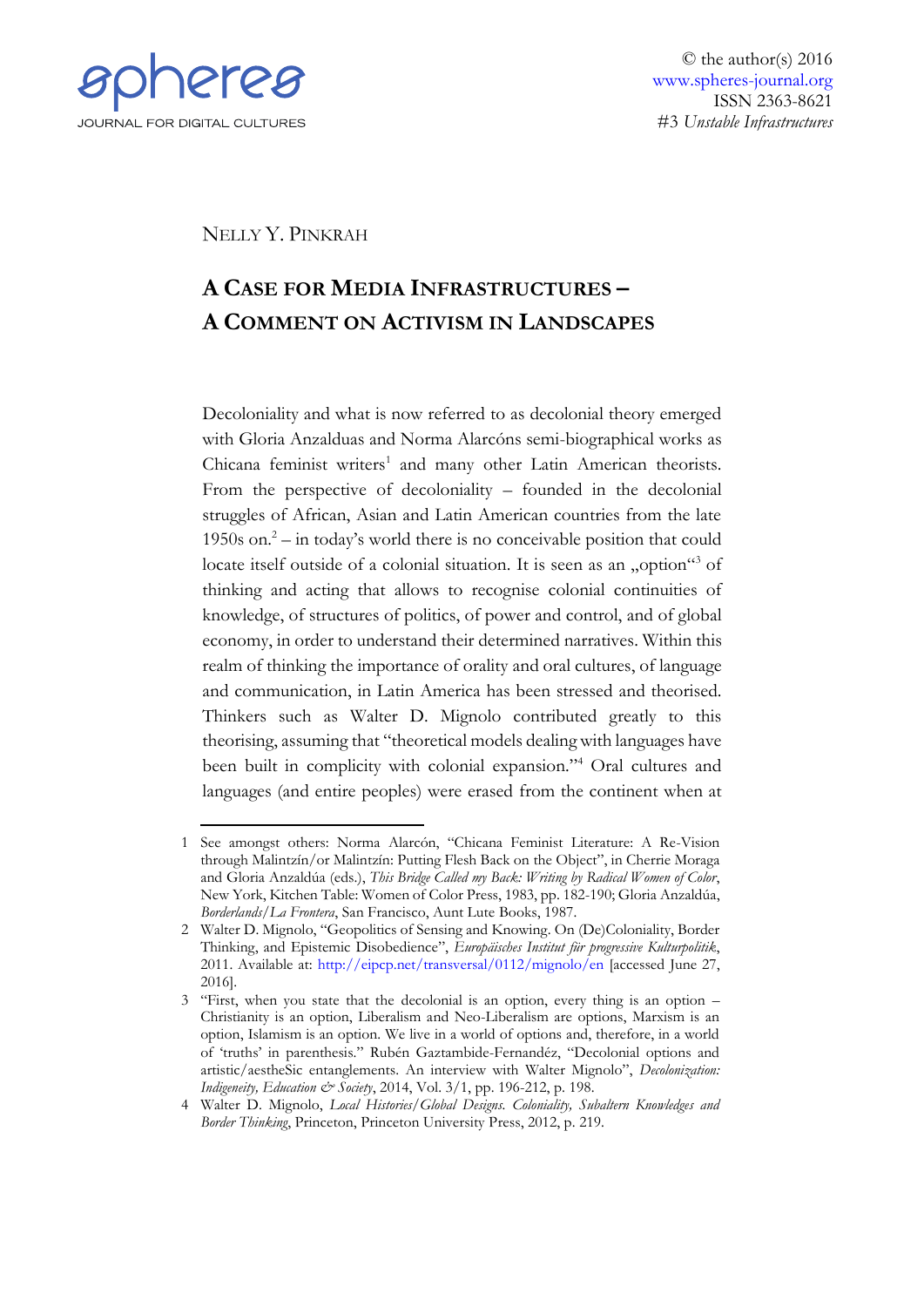the same time in early modernity conceptual classifications of language and communication were introduced replacing similar structures and frameworks in respective cultures. 5 Scholars like Miguel León-Portilla aim to reconstruct certain classifications to show "that sophisticated discourse classification and generic categories do not depend on writing to be organised, nor is writing a necessary condition for lasting discursive patterns." <sup>6</sup> To jump into the here presented article, this last quote already pinpoints a major aspect of how the perception of the means and capacities of a medium such as the radio can be related to the history of particular localities.

The authors of the article 'Activism in Landscapes. Culture, Spectrum and Latin America' essentially suggest three things: first they conceptualise the electromagnetic spectrum "as landscapes in the form of geo-cultural knowledge" and highly contest the colonial/modern division between nature and culture. They write that "natural infrastructure" makes "all culture possible", hence a clear division between those two is a fragile assumption. But the governing of spatial energy by states and private companies continues to limit and violate fundamental structures of the expression of people(s) on the basis of such assumptions. Second, the authors combine this conceptualisation with an exemplary decolonial argument by making a case for the specificity and importance of oral cultures on the Latin American continent as briefly mentioned before. In this respect the authors reference the ideas of Felix Guattari and Michel De Certeau on 'becoming minoritarian'<sup>7</sup> and 'political expression and participation'<sup>8</sup>, which connects their argument with what in decolonial theory is called 'epistemic disobedience'. This epistemic disobedience, they suggest, can be exercised through 'wild speech' or 'savage orality' and in their article it culminates in the "critical exploration" of radio as an "act of decoloniality". Therefore, they provide the example of the free radio movement, particularly of Radio Muda and Fonias Jurua in the Amazon.

Thus, starting with the conceptualisation of landscapes and the electromagnetic spectrum, it can be noted that if infrastructure is understood as nature and vice versa the epistemological conditions of

6 Ibid.

1

<sup>5</sup> Walter D. Mignolo, *The Darker Side of the Renaissance. Literacy, Territoriality & Colonization*, Michigan, University of Michigan Press, 1995, p. 118.

<sup>7</sup> "Becoming-minoritarian is a political affair and necessitates a labor of power (puissance), an active micropolitics. This is the opposite of macropolitics, and even of History, in which it is a question of knowing how to win or obtain a majority." Cp. Gilles Deleuze und Felix Guattari, *A Thousand Plateaus. Capitalism and Schizophrenia*, Minneapolis/London, University of Minnesota Press, p. 292.

<sup>8</sup> See Michel de Certeau, *The Practice of Everyday Life*, Berkeley, University of California Press, 1984. See Michel de Certeau, *The capture of speech and other political writings*, Minneapolis, University of Minnesota Press, 1997.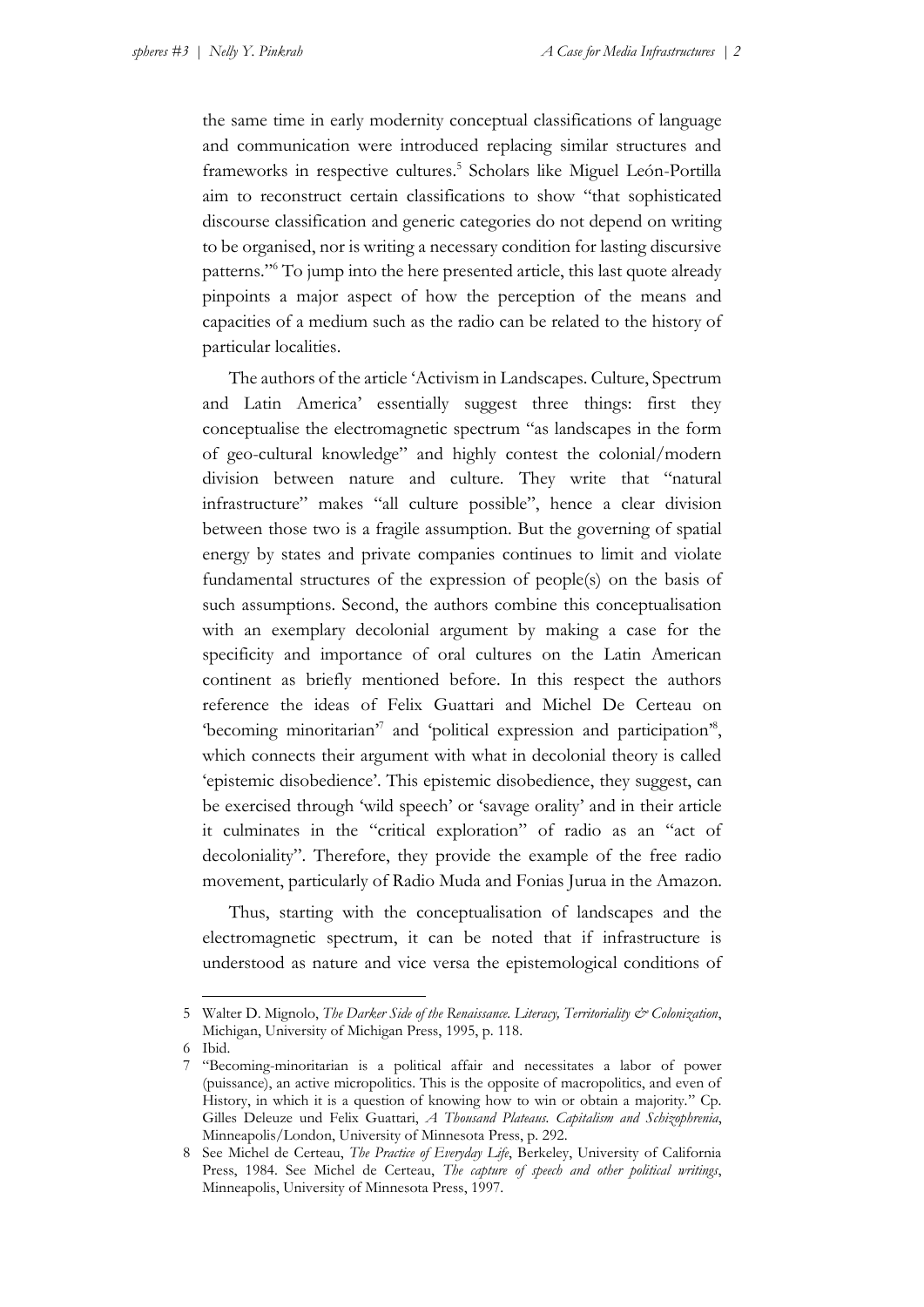possibility of how to think, understand, and conceptualise natural environments as infrastructure or infrastructure as natural environments have to be considered.<sup>9</sup> If, as is the case in the presented article, there is a focus on localities and local stories rather than those globally imposed, epistemic disobedience and critical engagement in the deconstruction of categories and great narratives help to uncover power structures. An element of invisibility is inherent in the very idea of infrastructures $10$ making it even more important to reevaluate notions such as 'nature' or 'natural'. They structure and inform the ways how we understand beingin-the-world is possible, therefore the privatisation and governance of infrastructures (natural environments) limit various forms of being-inthe-world, sabotage possibilities of expression, effective communication and participation for those at the margins of technological, socioeconomical and political access.

The conception of nature is dependent on the ideas and associations that exist (or do not exist) and on the question of what 'nature' or 'the natural' is. "As environmental feminist theorist Stacy Alaimo puts it, nature is 'a philosophical concept, a potent ideological mode, and a cultural repository of norms and moralism.'"<sup>11</sup> A reciprocal conditioning is taking place: By opposing such concepts as 'rationality' and 'emotions' or a supposedly more 'natural way of living' to 'civilisation', hence by denying certain bodies and peoples their agency, it was determined who or what is entitled to be or possess a more civilised and therefore legitimate culture, knowledge economy and production – a mode of being. Furthermore by judging certain bodies on this epistemological basis, their mode of being was classified. "As a result, Alaimo says, the concept of nature 'has long been waged against women, people of color, indigenous peoples, queers, and the lower classes.'"<sup>12</sup> Dismantling the conception of nature, as opposed to culture, as opposed to technology, can hence be read as a strategy of epistemic disobedience pointing to the relations between users of infrastructures, infrastructures themselves and the (natural) environment. Infrastructures, in this sense, become a relational dynamic concept, that "encompasses both technical bases and

<u>.</u>

<sup>9</sup> "Ashley Carse argues that as natural environments are increasingly shaped by human action, phenomena such as rivers and forests have been transformed into systems of human imagination and intervention, rendering nature itself infrastructural"; Cp. Lisa Parks and Nicole Starosielski, *Signal Traffic. Critical Studies of Media Infrastructures*, Chicago, University of Illinois Press, 2015, p. 14.

<sup>10</sup> Cp. Lisa Parks and Nicole Starosielski, 2015, p. 6.

<sup>11</sup> Stacy Alaimo, "Trans-Corporeal Feminisms and the Ethical Space of Nature", in Stacy Alaimo and Susan Hekman (eds.), *Material Feminisms*, Bloomington, Indiana University Press, 2008: p. 239, cited from Lori Gallegos de Castillo, "Sketch of a Decolonial Environmentalism: Challenging the Colonial Conception of Nature through the Biocultural Perspective." *Inter-American Journal of Philosophy*, 2015, Vol. 6/1, p. 36.

<sup>12</sup> Ibid.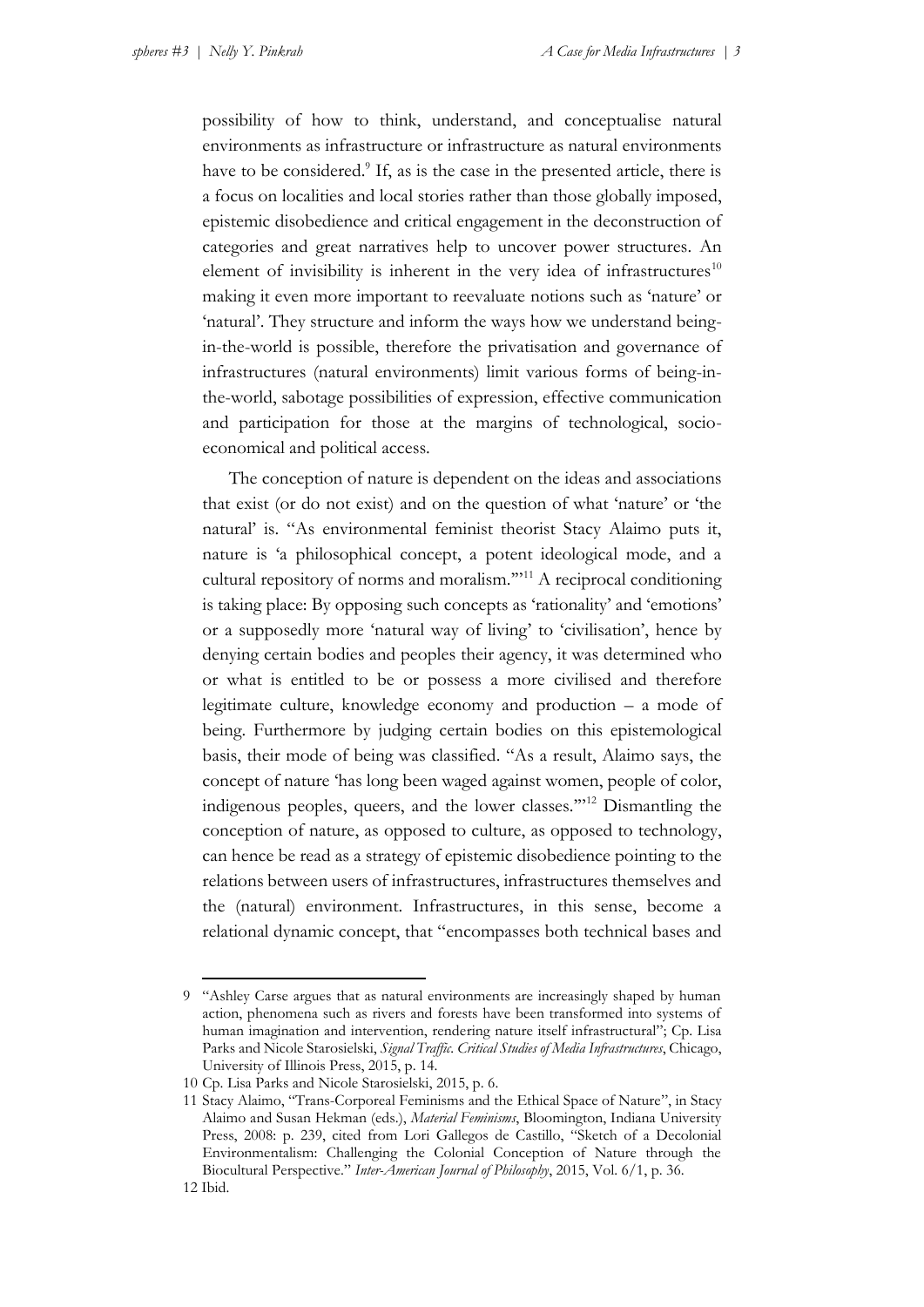social arrangements, extends beyond single events and sites, connects with existing practices and standards, and must be learned and naturalized over time by users."<sup>13</sup>

How content moves, and through which means, has an impact on the content itself. The study of material infrastructures has advanced immensely through Lisa Parks' and Nicole Starosielskis' publication *Signal Traffic* (2015). "Media and communication researchers have begun to explore the sociocultural and economic relations of mobile telephony, but few have considered the complex materialities of its infrastructure."<sup>14</sup> The manifold forms of what *media infrastructures* might be and their entanglement in the shaping of conditions of living and thinking, go beyond mobile telecommunications. Employing different lenses of micro-level analyses and conceptualising different sites (such as data centers, underwater cable systems across the pacific, etc.) allows on the one hand to demystify the paradigm of immateriality. On the other hand questions that concern infrastructures become a site for critical thinking. So the article here presented – which could very well be part of the aforementioned book – sheds light on the specific projects of Radio Muda as well as Fonias Jurua whose functionalities are embedded in the history of orality of the Latin American continent. And the discussion is very much influenced by historical philosophy and phenomenology in regards to the considerations of decolonial theory.

So what forms *can* media infrastructures actually take? When infrastructures are believed to loosely describe "any important, widely shared, human-constructed resource",<sup>15</sup> it is essential to critically examine what determines the understanding of these human-constructed resources and what is understood to embody which infrastructures for which purpose. Especially if one assumes that media infrastructures "are material forms as well as discursive constructions" 16 , the historisation and contextualisation of these discursive constructions become crucial. These methods make it possible to understand the contemporary intermingling of infrastructures in economic, geo-political and environmental issues, struggles and conditions. Contemporary infrastructures have an enormous environmental impact and require natural resources. And it is precisely at that point in the article when the boundaries between culture and nature become blurry and nature itself becomes infrastructural and dynamic (and a part of an imagination that facilitates communication,

<u>.</u>

<sup>13</sup> Lisa Parks and Nicole Starosielski, 2015, p. 9.

<sup>14</sup> Ibid., p. 3.

<sup>15</sup> Paul N. Edwards, "Infrastructure and Modernity: Force, Time and Social Organization in the History of Sociotechnical Systems." in Philip Brey et al. (eds.), *Modernity and Technology*, Ambridge/London, MIT Press, pp. 185-225, 2003, p. 186f.

<sup>16</sup> Lisa Parks and Nicole Starosielski, 2015, p. 5.